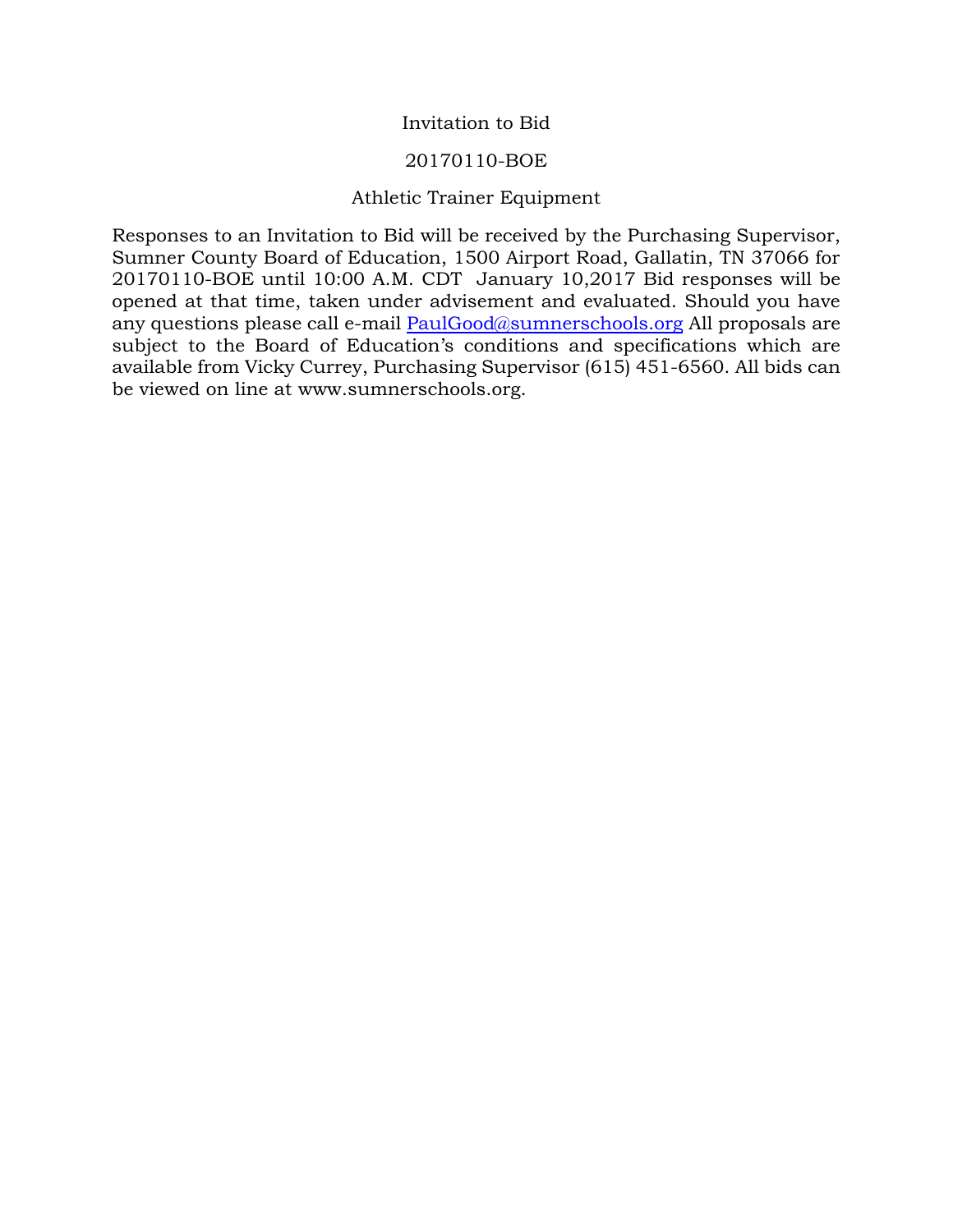### **NOTICE TO RESPONDENTS**

Responses to an Invitation to Bid will be received by the Purchasing Supervisor in the SUPPORT SERVICE FACILITY CONFERENCE ROOM, Sumner County Board of Education, 1500 Airport Road Gallatin, TN 37066. They will be received until **10:00 A.M. Local Time Tuesday January 10,2017** f or **20170110-BOE ATHLETIC TRAINER EQUIPMENT** at which time the responses will be opened, taken under advisement and evaluated. *BIDS WILL BE POSTED ON www.sumnerschools.org* -------------------------------------------------------------------------------------------------------------------------------

#### **GENERAL REQUIREMENTS AND CONDITIONS**

- 1. The Sumner County Board of Education reserves the right to accept or reject any and/or all responses in whole or in part, and to waive informalities therein.
- 2. Any responses received after the scheduled closing time for the receipt for responses will not be considered.
- 3. If a mistake is discovered after the responses are received, only the Sumner County Board of Education may allow the respondent to withdraw the entire response.
- 4. Partial payments will not be approved unless justification for such payment can be shown. Terms will be net 30 days.
- 5. Payment will not be made until the said **ATHLETIC TRAINER EQUIMENT** are inspected and approved as meeting all specifications by persons appointed by the Sumner County Board of Education.
- 6. Responses submitted must be in a sealed envelope and marked on the outside as follows: **RESPONSE: ATHLETIC TRAINER EQUIPMENT DEADLINE: JANUARY 10, 2017 10:00 A.M. DATE**
- 7. Facsimile responses will not be considered.
- 8. If a successful bidder violates any terms of their bid, the contract, school board policy or any law they may be disqualified from bidding for a period of two years for minor violations or longer for major violations. Bids from disqualified bidders will not be accepted during the period of disqualification.
- 9. Prices quoted on the response (if any) are to be considered firm and binding until the said **ATHLETIC TRAINER EQUIPMENT are** in the possession of the Sumner County Board of Education.
- 10. No purchase or contract is authorized or valid until the issuance of a Board Purchase Order in accordance with Board Policy. No Board Employee is authorized to purchase equipment, supplies or services prior to the issuance of such a Purchase Order.
- 11. Any deviation from these stated terms, specifications and conditions must be coordinated with and approved in writing by the Purchasing Supervisor, Vicky Currey (615) 451-6560.
- 12. All bids that exceed \$25,000 must have the Company Name, License Number, Expiration Date thereof and License Classification of Contractor listed on outside of sealed envelope. As required by State of Tennessee Code Annotated 62-6-119.
- 13. The awarded bidder will be required to post a performance and payment bond in the amount of 25% of the contract price if it exceeds \$100,000 as stated by State of Tennessee Code Annotated 12-4-201.
- 14. If the project cost in excess of \$25,000 a performance bond must be secured by the requesting party in an amount equal to the market improvement value.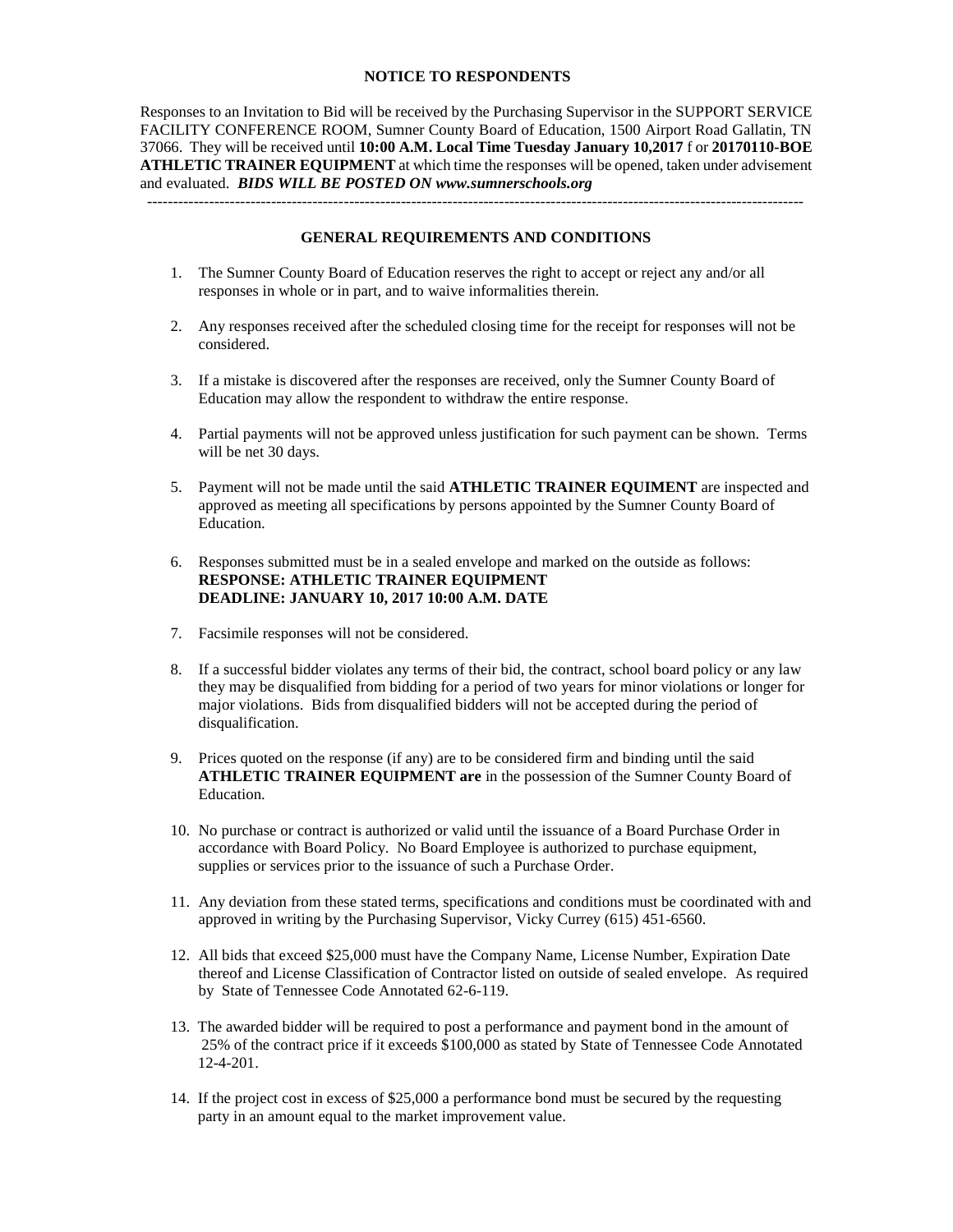| <b>White House HS Capital Items</b>                  |          | <b>Item</b>   | <b>Bid</b>   |
|------------------------------------------------------|----------|---------------|--------------|
| 508 Tyree Springs, White House TN 37188              | Quantity | <b>Number</b> | <b>Price</b> |
| trx-suspension trainer w/ Door Anchor                | ea       |               |              |
| <b>Pulse Oximeter</b>                                | ea       |               |              |
| Sling Pack/Sideline Pack                             | ea       |               |              |
| <b>Bosu Ball</b>                                     | ea       |               |              |
| <b>Bungee Cord Trainers</b>                          | 1 set    |               |              |
| Interlocking Rubber Tiles for floors 350-400 sq. ft. | Sq. FT   |               |              |
|                                                      |          |               |              |
|                                                      |          | <b>Total</b>  |              |

| <b>Beech HS Capital Items</b>                     |                 | <b>Item</b>   | <b>Bid</b>   |
|---------------------------------------------------|-----------------|---------------|--------------|
| 3126 Long Hollow Pike, Hendersonville TN 37075    | <b>Quantity</b> | <b>Number</b> | <b>Price</b> |
| Gameready Goodwill Program (3 attach)             | ea              |               |              |
| <b>Combocare Clinical Ultrasound E-stim Combo</b> | ea              |               |              |
| Chattanooga Hydrocollator Heating Unit            | ea              |               |              |
| Chattanooga Terry Cloth Covers Standards          | 8 ea            |               |              |
| Chattanooga Side table rack                       | ea              |               |              |
| Clinton #8830 Treatment Cabinet w/ walnut finish  | ea              |               |              |
| <b>Rubbermaind Utility Cart</b>                   | ea              |               |              |
|                                                   |                 | <b>Total</b>  |              |

| <b>Hendersonville HS Capital Items</b>            |                 | <b>Item</b>   | <b>Bid</b>   |
|---------------------------------------------------|-----------------|---------------|--------------|
| 123 Cherokee Road, Hendersonville TN 37075        | <b>Quantity</b> | <b>Number</b> | <b>Price</b> |
| <b>Combocare Clinical Ultrasound E-stim Combo</b> | ea              |               |              |
| First Place Economy Foam Plyo Boxes (Black)       | set of 3        |               |              |
| Pro Thigh Cinch Strap (perform better)            |                 |               |              |
| Ultimate Sand Bag power package (perform better)  |                 |               |              |
| Rubbermaind Utility Cart With Lockable Doors      | ea              |               |              |
| <b>Cramer Jumbo Kit with wheels</b>               | ea              |               |              |
|                                                   |                 | Total         |              |